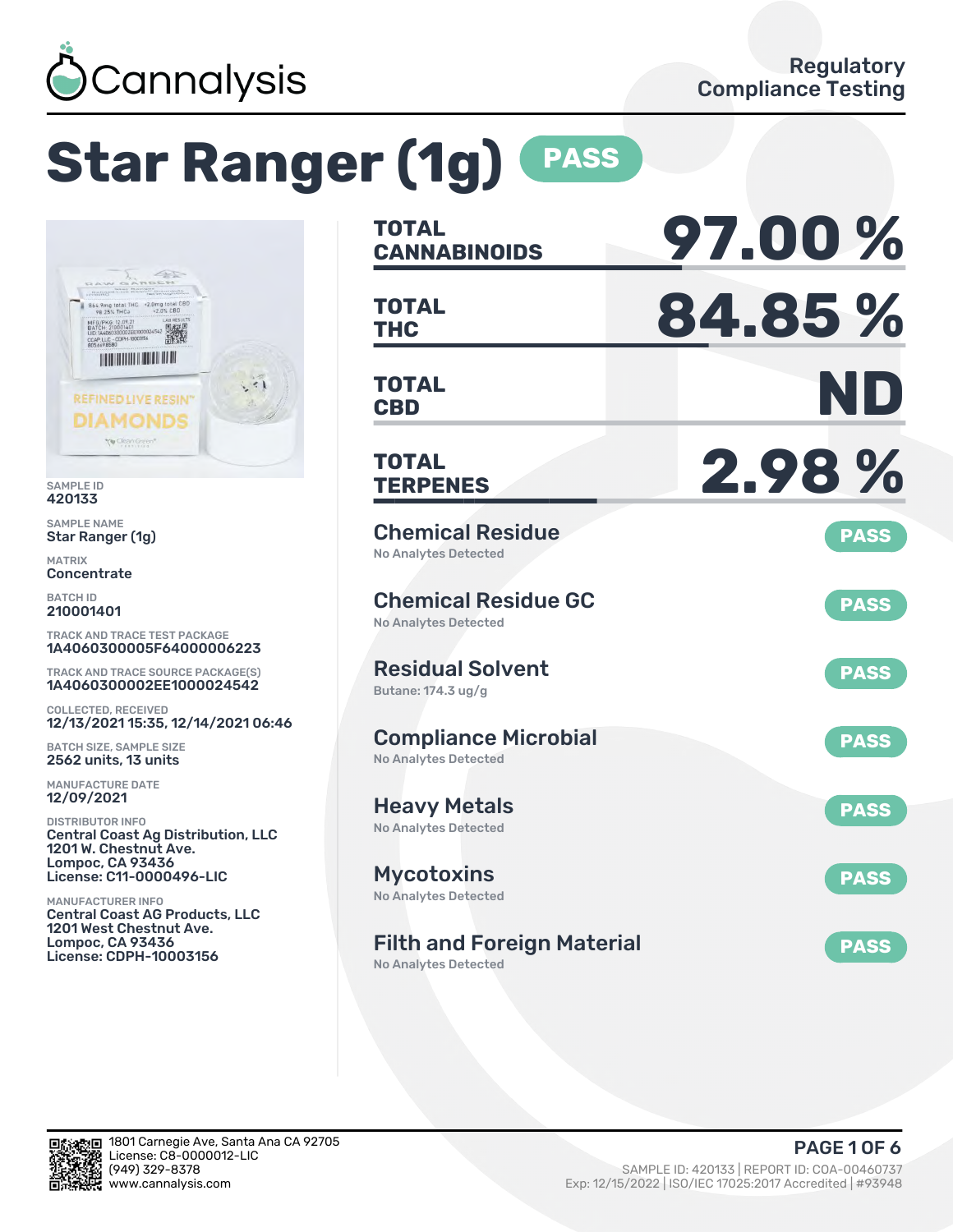

## CANNABINOID ANALYSIS

Total THC,CBD value(s) have been decarboxylated.

| TOTAL THC:          | 848.5 mg/g (84.85 %), 848.5 mg per package |
|---------------------|--------------------------------------------|
| TOTAL CBD:          | ND.                                        |
| TOTAL CANNABINOIDS: | 970.0 mg/g (97.00 %)                       |

UNIT OF MEASUREMENT: Milligrams per Gram(mg/g)

| <b>ANALYTE</b>         | <b>RESULT</b>         | LOD    | <b>LLOO</b> | <b>ANALYTE</b>   | <b>RESULT</b> | <b>LOD</b> | <b>LLOO</b> |
|------------------------|-----------------------|--------|-------------|------------------|---------------|------------|-------------|
| THCa                   | 967.5 mg/g (96.75 %)  | 0.5000 | 1.0000      | CBDa             | <b>ND</b>     | 0.5000     | 1.0000      |
| D9THC                  | <b>ND</b>             | 0.5000 | 1.0000      | CBD              | <b>ND</b>     | 0.5000     | 1.0000      |
| D8THC                  | <b>ND</b>             | 0.5000 | 1.0000      | CBD <sub>v</sub> | <b>ND</b>     | 0.5000     | 1.0000      |
| <b>CBN</b>             | <b>ND</b>             | 0.5000 | 1.0000      | CBCa             | <b>ND</b>     | 0.5000     | 1.0000      |
| THCva                  | 2.534 mg/g (0.2534 %) | 0.5000 | 1.0000      | CBC              | <b>ND</b>     | 0.5000     | 1.0000      |
| <b>THC<sub>v</sub></b> | <b>ND</b>             | 0.5000 | 1.0000      | CBGa             | <b>ND</b>     | 0.5000     | 1.0000      |
| <b>ExoTHC</b>          | <b>ND</b>             | 0.5000 | 1.0000      | <b>CBG</b>       | <b>ND</b>     | 0.5000     | 1.0000      |
| <b>CBL</b>             | <b>ND</b>             | 0.5000 | 1.0000      |                  |               |            |             |
|                        |                       |        |             |                  |               |            |             |

#### ADDITIONAL INFORMATION

| Method:              | SOP-TECH-001 | Sample Prepped: 12/14/2021 10:29  | Sample Approved: 12/15/2021 10:14  |  |
|----------------------|--------------|-----------------------------------|------------------------------------|--|
| Instrument: UPLC-DAD |              | Sample Analyzed: 12/14/2021 12:25 | Prep-Analytical Batch: 34483-28403 |  |



#### TOTAL TERPENES: 29.87 mg/g (2.987 %)

| UNIT OF MEASUREMENT: | Milligrams per Gram(mg/g) |
|----------------------|---------------------------|
|----------------------|---------------------------|

| <b>ANALYTE</b>          | <b>RESULT</b>                                                                                                                             | LOD    | <b>LLOQ</b> | <b>ANALYTE</b>         | <b>RESULT</b>                                       | LOD    | <b>LLOQ</b> |
|-------------------------|-------------------------------------------------------------------------------------------------------------------------------------------|--------|-------------|------------------------|-----------------------------------------------------|--------|-------------|
| 3-Carene                | ND.                                                                                                                                       | 1.000  | 2.500       | Alpha bisabolol        | <lloq< td=""><td>0.1000</td><td>0.5000</td></lloq<> | 0.1000 | 0.5000      |
| Alpha cedrene           | <b>ND</b>                                                                                                                                 | 1.000  | 2.500       | Alpha humulene         | <lloq< td=""><td>0.5000</td><td>1.000</td></lloq<>  | 0.5000 | 1.000       |
| Alpha pinene            | 1.448 mg/g $(0.1448\%)$                                                                                                                   | 0.1000 | 1.000       | Alpha terpinene        | <b>ND</b>                                           | 0.5000 | 1.000       |
| Alpha terpineol         | <lloq< td=""><td>0.3260</td><td>0.6520</td><td>Beta caryophyllene</td><td>2.573 mg/g (0.2573 %)</td><td>0.5000</td><td>1.000</td></lloq<> | 0.3260 | 0.6520      | Beta caryophyllene     | 2.573 mg/g (0.2573 %)                               | 0.5000 | 1.000       |
| Beta myrcene            | 8.262 mg/g (0.8262 %)                                                                                                                     | 0.5000 | 1.000       | Beta pinene            | <lloq< td=""><td>0.6070</td><td>1.214</td></lloq<>  | 0.6070 | 1.214       |
| Borneol                 | <b>ND</b>                                                                                                                                 | 1.000  | 2.500       | Camphene               | <b>ND</b>                                           | 0.5000 | 1.000       |
| Camphor                 | ND.                                                                                                                                       | 0.1000 | 0.5000      | Caryophyllene oxide ND |                                                     | 0.5000 | 2.500       |
| Cedrol                  | ND.                                                                                                                                       | 0.5000 | 1.000       | Cis geraniol           | <b>ND</b>                                           | 1.000  | 2.500       |
| Cis nerolidol           | <b>ND</b>                                                                                                                                 | 2.500  | 5.000       | Eucalyptol             | <b>ND</b>                                           | 0.1000 | 0.5000      |
| Fenchol                 | <lloq< td=""><td>0.5000</td><td>1.000</td><td>Fenchone</td><td><b>ND</b></td><td>0.1000</td><td>0.5000</td></lloq<>                       | 0.5000 | 1.000       | Fenchone               | <b>ND</b>                                           | 0.1000 | 0.5000      |
| Gamma terpinene         | <ll0q< td=""><td>0.1000</td><td>0.5000</td><td>Gamma terpineol</td><td><b>ND</b></td><td>0.2090</td><td>0.5230</td></ll0q<>               | 0.1000 | 0.5000      | Gamma terpineol        | <b>ND</b>                                           | 0.2090 | 0.5230      |
| Geranyl acetate         | <b>ND</b>                                                                                                                                 | 0.1000 | 0.5000      | Guaiol                 | <b>ND</b>                                           | 2.500  | 5.000       |
| Isoborneol              | <b>ND</b>                                                                                                                                 | 0.5000 | 1.000       | Isopulegol             | <b>ND</b>                                           | 2.500  | 5.000       |
| Limonene                | 10.34 mg/g $(1.034\%)$                                                                                                                    | 0.5000 | 2.500       | Linalool               | 1.100 mg/g $(0.1100\%)$                             | 0.5000 | 1.000       |
| Menthol                 | <b>ND</b>                                                                                                                                 | 1.000  | 2.500       | Ocimene 1              | <b>ND</b>                                           | 0.1550 | 0.3100      |
| Ocimene 2               | <lloq< td=""><td>0.3450</td><td>1.725</td><td>P-cymene</td><td><b>ND</b></td><td>0.5230</td><td>1.045</td></lloq<>                        | 0.3450 | 1.725       | P-cymene               | <b>ND</b>                                           | 0.5230 | 1.045       |
| P-mentha-1.5-diene ND   |                                                                                                                                           | 0.5000 | 1.000       | Pulegone               | <b>ND</b>                                           | 0.1000 | 0.5000      |
| Sabinene                | <b>ND</b>                                                                                                                                 | 0.5000 | 1.000       | Terpinolene            | 6.148 mg/g $(0.6148%)$                              | 0.1000 | 0.5000      |
| Trans beta farnesene ND |                                                                                                                                           | 2.500  | 5.000       | Trans geraniol         | <b>ND</b>                                           | 0.5000 | 2.500       |
| Trans nerolidol         | <b>ND</b>                                                                                                                                 | 0.5000 | 2.500       | Valencene              | <b>ND</b>                                           | 0.5000 | 1.000       |
|                         |                                                                                                                                           |        |             |                        |                                                     |        |             |

| ANALYTE                 | <b>RESULT</b>                                                                                                                             | <b>LOD</b> | <b>LLOQ</b> | <b>ANALYTE</b>         | <b>RESULT</b>                                       | <b>LOD</b> | <b>LLOQ</b> |
|-------------------------|-------------------------------------------------------------------------------------------------------------------------------------------|------------|-------------|------------------------|-----------------------------------------------------|------------|-------------|
| 3-Carene                | <b>ND</b>                                                                                                                                 | 1.000      | 2.500       | Alpha bisabolol        | <lloq< td=""><td>0.1000</td><td>0.5000</td></lloq<> | 0.1000     | 0.5000      |
| Alpha cedrene           | <b>ND</b>                                                                                                                                 | 1.000      | 2.500       | Alpha humulene         | <lloq< td=""><td>0.5000</td><td>1.000</td></lloq<>  | 0.5000     | 1.000       |
| Alpha pinene            | 1.448 mg/g (0.1448 %)                                                                                                                     | 0.1000     | 1.000       | Alpha terpinene        | <b>ND</b>                                           | 0.5000     | 1.000       |
| Alpha terpineol         | <lloq< td=""><td>0.3260</td><td>0.6520</td><td>Beta caryophyllene</td><td>2.573 mg/g (0.2573 %)</td><td>0.5000</td><td>1.000</td></lloq<> | 0.3260     | 0.6520      | Beta caryophyllene     | 2.573 mg/g (0.2573 %)                               | 0.5000     | 1.000       |
| Beta myrcene            | 8.262 mg/g (0.8262 %)                                                                                                                     | 0.5000     | 1.000       | Beta pinene            | <lloq< td=""><td>0.6070</td><td>1.214</td></lloq<>  | 0.6070     | 1.214       |
| Borneol                 | <b>ND</b>                                                                                                                                 | 1.000      | 2.500       | Camphene               | <b>ND</b>                                           | 0.5000     | 1.000       |
| Camphor                 | <b>ND</b>                                                                                                                                 | 0.1000     | 0.5000      | Caryophyllene oxide ND |                                                     | 0.5000     | 2.500       |
| Cedrol                  | <b>ND</b>                                                                                                                                 | 0.5000     | 1.000       | Cis geraniol           | ND.                                                 | 1.000      | 2.500       |
| Cis nerolidol           | <b>ND</b>                                                                                                                                 | 2.500      | 5.000       | Eucalyptol             | <b>ND</b>                                           | 0.1000     | 0.5000      |
| Fenchol                 | <lloq< td=""><td>0.5000</td><td>1.000</td><td>Fenchone</td><td><b>ND</b></td><td>0.1000</td><td>0.5000</td></lloq<>                       | 0.5000     | 1.000       | Fenchone               | <b>ND</b>                                           | 0.1000     | 0.5000      |
| Gamma terpinene         | <lloq< td=""><td>0.1000</td><td>0.5000</td><td>Gamma terpineol</td><td><b>ND</b></td><td>0.2090</td><td>0.5230</td></lloq<>               | 0.1000     | 0.5000      | Gamma terpineol        | <b>ND</b>                                           | 0.2090     | 0.5230      |
| Geranyl acetate         | ND.                                                                                                                                       | 0.1000     | 0.5000      | Guaiol                 | <b>ND</b>                                           | 2.500      | 5.000       |
| Isoborneol              | <b>ND</b>                                                                                                                                 | 0.5000     | 1.000       | Isopulegol             | <b>ND</b>                                           | 2.500      | 5.000       |
| Limonene                | 10.34 mg/g (1.034 %)                                                                                                                      | 0.5000     | 2.500       | Linalool               | 1.100 mg/g $(0.1100\%)$                             | 0.5000     | 1.000       |
| Menthol                 | <b>ND</b>                                                                                                                                 | 1.000      | 2.500       | Ocimene 1              | <b>ND</b>                                           | 0.1550     | 0.3100      |
| Ocimene 2               | <lloo< td=""><td>0.3450</td><td>1.725</td><td>P-cymene</td><td><b>ND</b></td><td>0.5230</td><td>1.045</td></lloo<>                        | 0.3450     | 1.725       | P-cymene               | <b>ND</b>                                           | 0.5230     | 1.045       |
| P-mentha-1,5-diene ND   |                                                                                                                                           | 0.5000     | 1.000       | Pulegone               | <b>ND</b>                                           | 0.1000     | 0.5000      |
| Sabinene                | <b>ND</b>                                                                                                                                 | 0.5000     | 1.000       | Terpinolene            | 6.148 mg/g $(0.6148%)$                              | 0.1000     | 0.5000      |
| Trans beta farnesene ND |                                                                                                                                           | 2.500      | 5.000       | Trans geraniol         | <b>ND</b>                                           | 0.5000     | 2.500       |
| Trans nerolidol         | <b>ND</b>                                                                                                                                 | 0.5000     | 2.500       | Valencene              | <b>ND</b>                                           | 0.5000     | 1.000       |



PAGE 2 OF 6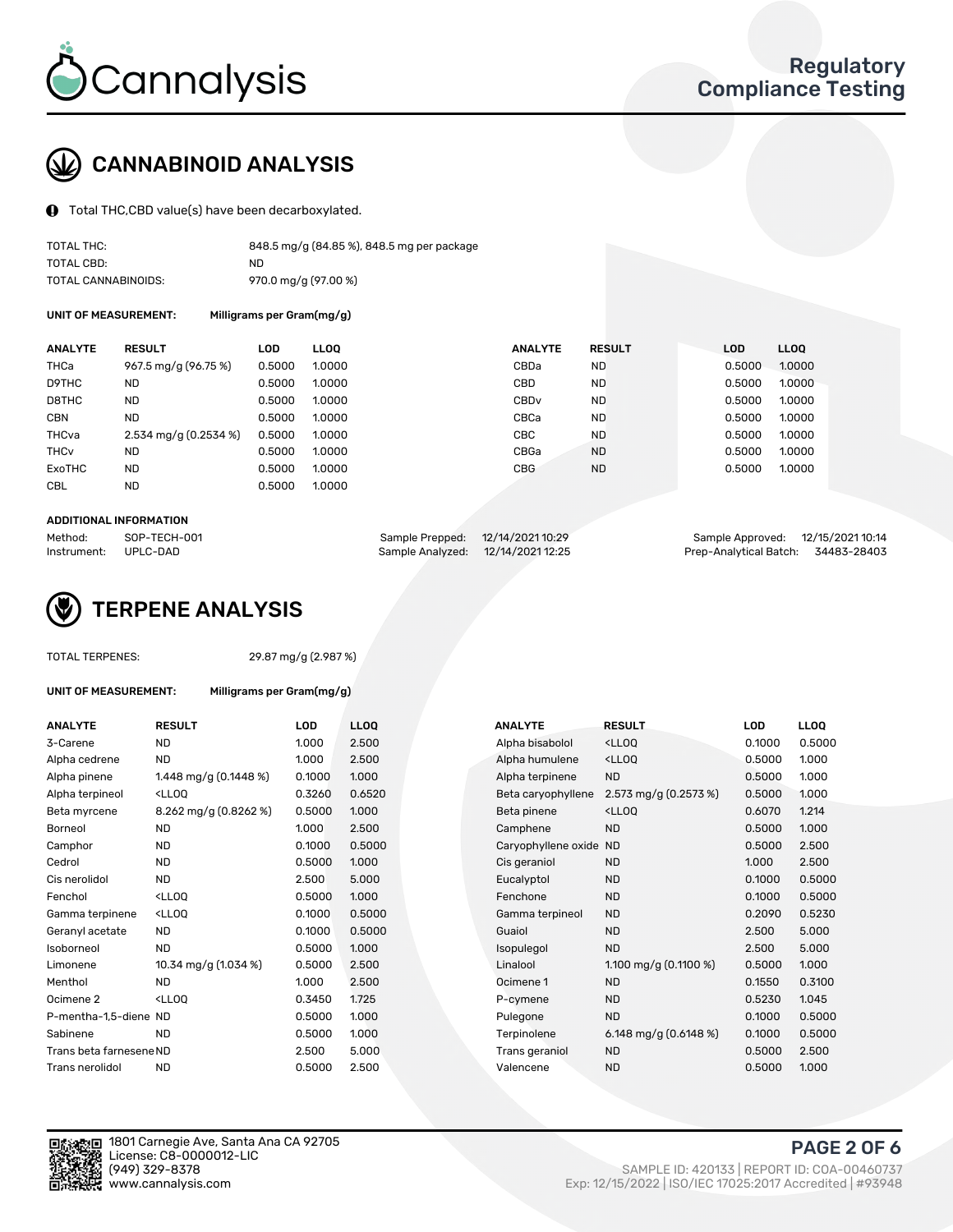

## Regulatory Compliance Testing

#### ADDITIONAL INFORMATION

Method: SOP-TECH-027 Sample Prepped: 12/14/2021 11:14 Sample Approved: 12/15/2021 15:51 Prep-Analytical Batch: 34485-28397



CHEMICAL RESIDUE ANALYSIS PASS

UNIT OF MEASUREMENT: Micrograms per Gram(ug/g)

| <b>ANALYTE</b>    | <b>RESULT</b> | LOD    | LL <sub>OO</sub> | <b>ACTION LEVEL</b> |      | <b>ANALYTE</b>      | <b>RESULT</b> | <b>LOD</b> | <b>LLOQ</b> | <b>ACTION LEVEL</b> |      |
|-------------------|---------------|--------|------------------|---------------------|------|---------------------|---------------|------------|-------------|---------------------|------|
| Abamectin         | <b>ND</b>     | 0.0200 | 0.0400           | 0.1000              | Pass | Acephate            | <b>ND</b>     | 0.0200     | 0.0400      | 0.1000              | Pass |
| Acequinocyl       | <b>ND</b>     | 0.0200 | 0.0400           | 0.1000              | Pass | Acetamiprid         | <b>ND</b>     | 0.0200     | 0.0400      | 0.1000              | Pass |
| Aldicarb          | <b>ND</b>     | 0.0200 | 0.0400           | 0.0                 | Pass | Azoxystrobin        | <b>ND</b>     | 0.0200     | 0.0400      | 0.1000              | Pass |
| Bifenazate        | <b>ND</b>     | 0.0200 | 0.0400           | 0.1000              | Pass | <b>Bifenthrin</b>   | <b>ND</b>     | 0.0200     | 0.0400      | 3.000               | Pass |
| <b>Boscalid</b>   | <b>ND</b>     | 0.0200 | 0.0400           | 0.1000              | Pass | Carbaryl            | <b>ND</b>     | 0.0200     | 0.0400      | 0.5000              | Pass |
| Carbofuran        | <b>ND</b>     | 0.0200 | 0.0400           | 0.0                 | Pass | Chlorantraniliprole | <b>ND</b>     | 0.0200     | 0.0400      | 10.00               | Pass |
| Clofentezine      | <b>ND</b>     | 0.0200 | 0.0400           | 0.1000              | Pass | Coumaphos           | <b>ND</b>     | 0.0200     | 0.0400      | 0.0                 | Pass |
| Cyfluthrin        | <b>ND</b>     | 0.4000 | 1.000            | 2.000               | Pass | Cypermethrin        | <b>ND</b>     | 0.4000     | 1.000       | 1.000               | Pass |
| Daminozide        | <b>ND</b>     | 0.0200 | 0.0400           | 0.0                 | Pass | Diazinon            | <b>ND</b>     | 0.0200     | 0.0400      | 0.1000              | Pass |
| <b>Dichlorvos</b> | <b>ND</b>     | 0.0200 | 0.0400           | 0.0                 | Pass | Dimethoate          | <b>ND</b>     | 0.0200     | 0.0400      | 0.0                 | Pass |
| Dimethomorph      | <b>ND</b>     | 0.0200 | 0.0400           | 2.000               | Pass | <b>Ethoprophos</b>  | <b>ND</b>     | 0.0200     | 0.0400      | 0.0                 | Pass |
| Etofenprox        | <b>ND</b>     | 0.0200 | 0.0400           | 0.0                 | Pass | Etoxazole           | <b>ND</b>     | 0.0200     | 0.0400      | 0.1000              | Pass |
| Fenhexamid        | <b>ND</b>     | 0.0200 | 0.0400           | 0.1000              | Pass | Fenoxycarb          | <b>ND</b>     | 0.0200     | 0.0400      | 0.0                 | Pass |
| Fenpyroximate     | <b>ND</b>     | 0.0200 | 0.0400           | 0.1000              | Pass | Fipronil            | <b>ND</b>     | 0.0400     | 0.1000      | 0.0                 | Pass |
| Flonicamid        | <b>ND</b>     | 0.0200 | 0.0400           | 0.1000              | Pass | Fludioxonil         | <b>ND</b>     | 0.0200     | 0.0400      | 0.1000              | Pass |
| Hexythiazox       | <b>ND</b>     | 0.0200 | 0.0400           | 0.1000              | Pass | Imazalil            | <b>ND</b>     | 0.0200     | 0.0400      | 0.0                 | Pass |
| Imidacloprid      | <b>ND</b>     | 0.0200 | 0.0400           | 5.000               | Pass | Kresoxim methyl     | <b>ND</b>     | 0.0200     | 0.0400      | 0.1000              | Pass |
| Malathion         | <b>ND</b>     | 0.0200 | 0.0400           | 0.5000              | Pass | Metalaxyl           | <b>ND</b>     | 0.0200     | 0.0400      | 2.000               | Pass |
| Methiocarb        | <b>ND</b>     | 0.0200 | 0.0400           | 0.0                 | Pass | Methomyl            | <b>ND</b>     | 0.0200     | 0.0400      | 1.000               | Pass |
| Mevinphos         | <b>ND</b>     | 0.0200 | 0.0400           | 0.0                 | Pass | Myclobutanil        | <b>ND</b>     | 0.0200     | 0.0400      | 0.1000              | Pass |
| Naled             | <b>ND</b>     | 0.0200 | 0.0400           | 0.1000              | Pass | Oxamyl              | <b>ND</b>     | 0.0200     | 0.0400      | 0.5000              | Pass |
| Paclobutrazol     | <b>ND</b>     | 0.0200 | 0.0400           | 0.0                 | Pass | Permethrins         | <b>ND</b>     | 0.0400     | 0.1000      | 0.5000              | Pass |
| Phosmet           | <b>ND</b>     | 0.0200 | 0.0400           | 0.1000              | Pass | Piperonyl butoxide  | <b>ND</b>     | 0.0200     | 0.0400      | 3.000               | Pass |
| Prallethrin       | <b>ND</b>     | 0.0200 | 0.0400           | 0.1000              | Pass | Propiconazole       | <b>ND</b>     | 0.0200     | 0.0400      | 0.1000              | Pass |
| Propoxur          | <b>ND</b>     | 0.0200 | 0.0400           | 0.0                 | Pass | Pyrethrins          | <b>ND</b>     | 0.0200     | 0.0400      | 0.5000              | Pass |
| Pyridaben         | <b>ND</b>     | 0.0200 | 0.0400           | 0.1000              | Pass | Spinetoram          | <b>ND</b>     | 0.0200     | 0.0400      | 0.1000              | Pass |
| Spinosad          | <b>ND</b>     | 0.0300 | 0.0700           | 0.1000              | Pass | Spiromesifen        | <b>ND</b>     | 0.0200     | 0.0400      | 0.1000              | Pass |
| Spirotetramat     | <b>ND</b>     | 0.0200 | 0.0400           | 0.1000              | Pass | Spiroxamine         | <b>ND</b>     | 0.0200     | 0.0400      | 0.0                 | Pass |
| Tebuconazole      | <b>ND</b>     | 0.0200 | 0.0400           | 0.1000              | Pass | Thiacloprid         | <b>ND</b>     | 0.0200     | 0.0400      | 0.0                 | Pass |
| Thiamethoxam      | <b>ND</b>     | 0.0200 | 0.0400           | 5.000               | Pass | Trifloxystrobin     | <b>ND</b>     | 0.0200     | 0.0400      | 0.1000              | Pass |

### ADDITIONAL INFORMATION

Method: SOP-TECH-002 Sample Prepped: 12/14/2021 11:27 Sample Approved: 12/15/2021 15:28 Prep-Analytical Batch: 34488-28405

PAGE 3 OF 6

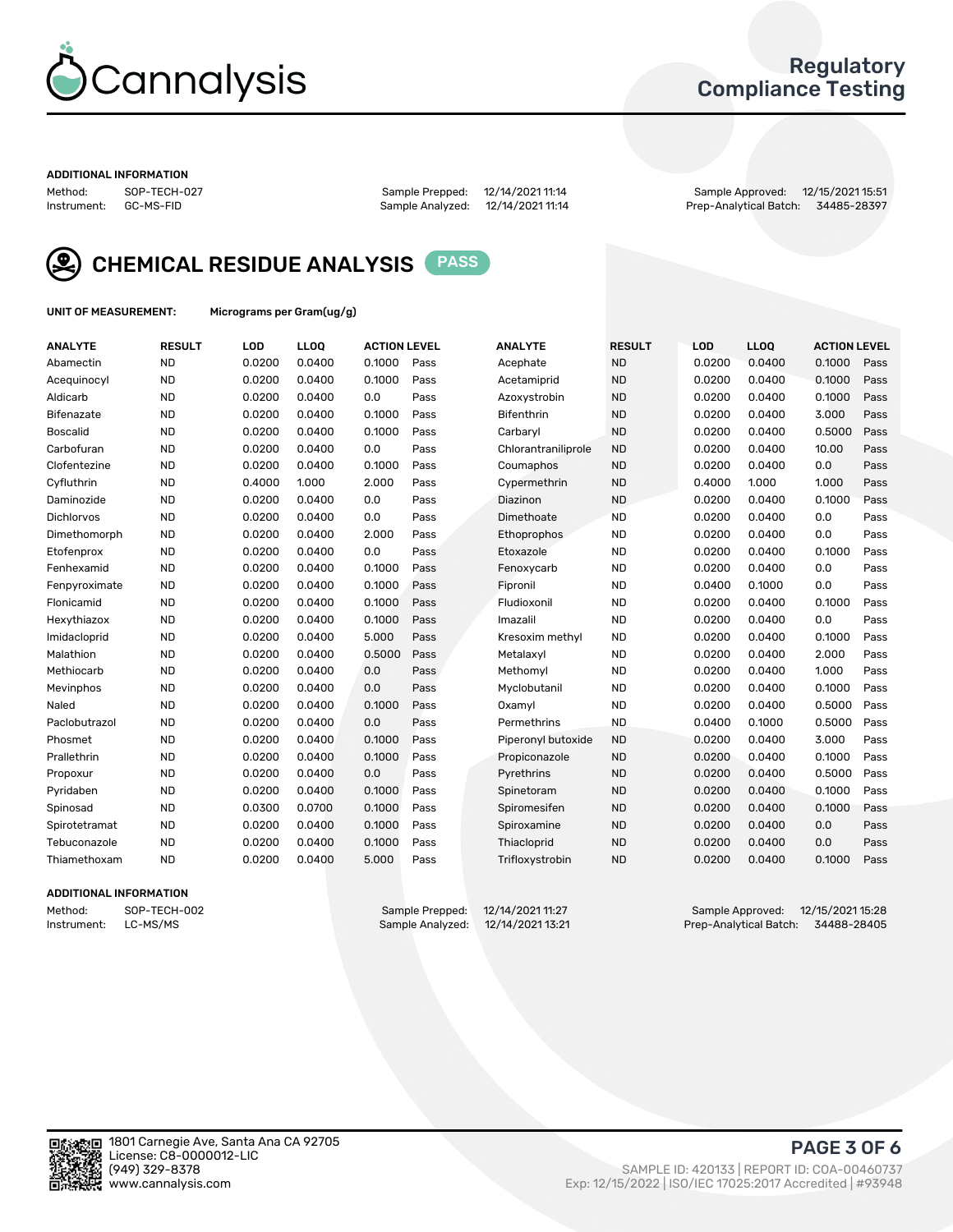

## CHEMICAL RESIDUE GC ANALYSIS PASS

| UNIT OF MEASUREMENT: |                      | Micrograms per Gram(ug/g) |        |                     |                          |                |                      |             |             |                     |      |
|----------------------|----------------------|---------------------------|--------|---------------------|--------------------------|----------------|----------------------|-------------|-------------|---------------------|------|
| <b>ANALYTE</b>       | <b>RESULT</b>        | LOD                       | LLOO   | <b>ACTION LEVEL</b> |                          | <b>ANALYTE</b> | <b>RESULT</b>        | LOD         | <b>LLOO</b> | <b>ACTION LEVEL</b> |      |
| .<br>Captan          | <b>ND</b>            | 0.1000                    | 0.2000 | 0.7000              | Pass                     | Chlordane      | <b>ND</b>            | 0.0109      | 0.0136      | 0.0                 | Pass |
| .<br>.               | $\sim$ $\sim$ $\sim$ | - - - - - -               | - ---- | - -                 | $\overline{\phantom{0}}$ | -----          | $\sim$ $\sim$ $\sim$ | - - - - - - | -----       | - ---- -            |      |

| Methyl parathion       | <b>ND</b>                | 0.0400 | 0.1000 | 0.0 | Pass                                | PCNB                                 | <b>ND</b> | 0.0200                                     | 0.0400 | 0.1000                          | Pass |
|------------------------|--------------------------|--------|--------|-----|-------------------------------------|--------------------------------------|-----------|--------------------------------------------|--------|---------------------------------|------|
| Chlorfenapyr           | ND                       | 0.0800 | 0.1000 | 0.0 | Pass                                | Chlorpyrifos                         | <b>ND</b> | 0.0800                                     | 0.1000 | 0.0                             | Pass |
| ADDITIONAL INFORMATION |                          |        |        |     |                                     |                                      |           |                                            |        |                                 |      |
| Method:<br>Instrument: | SOP-TECH-010<br>GC-MS/MS |        |        |     | Sample Prepped:<br>Sample Analyzed: | 12/14/2021 11:27<br>12/14/2021 13:22 |           | Sample Approved:<br>Prep-Analytical Batch: |        | 12/15/2021 16:31<br>34489-28406 |      |

# RESIDUAL SOLVENT ANALYSIS **PASS**

UNIT OF MEASUREMENT: Micrograms per Gram(ug/g)

| <b>ANALYTE</b>       | <b>RESULT</b> | <b>LOD</b> | <b>LLOO</b> | <b>ACTION LEVEL</b> |      | <b>ANALYTE</b>           | <b>RESULT</b>       | LOD    | <b>LLOO</b> | <b>ACTION LEVEL</b> |      |
|----------------------|---------------|------------|-------------|---------------------|------|--------------------------|---------------------|--------|-------------|---------------------|------|
| Acetone              | <b>ND</b>     | 50.00      | 100.0       | 5000                | Pass | Acetonitrile             | <b>ND</b>           | 50.00  | 100.0       | 410.0               | Pass |
| Benzene              | <b>ND</b>     | 0.5000     | 1.000       | 1.000               | Pass | <b>Butane</b>            | 174.3 $\frac{1}{9}$ | 50.00  | 100.0       | 5000                | Pass |
| Chloroform           | <b>ND</b>     | 0.5000     | 1.000       | 1.000               | Pass | Ethanol                  | <b>ND</b>           | 50.00  | 100.0       | 5000                | Pass |
| <b>Ethyl Acetate</b> | <b>ND</b>     | 50.00      | 100.0       | 5000                | Pass | <b>Ethyl Ether</b>       | <b>ND</b>           | 50.00  | 100.0       | 5000                | Pass |
| Ethylene oxide       | <b>ND</b>     | 0.5000     | 1.000       | 1.000               | Pass | Heptane                  | <b>ND</b>           | 50.00  | 100.0       | 5000                | Pass |
| Hexane               | <b>ND</b>     | 50.00      | 100.0       | 290.0               | Pass | <b>Isopropyl Alcohol</b> | <b>ND</b>           | 50.00  | 100.0       | 5000                | Pass |
| Methanol             | <b>ND</b>     | 50.00      | 100.0       | 3000                | Pass | Methylene chloride       | <b>ND</b>           | 0.5000 | 1.000       | 1.000               | Pass |
| Pentane              | <b>ND</b>     | 50.00      | 100.0       | 5000                | Pass | Propane                  | <b>ND</b>           | 50.00  | 200.0       | 5000                | Pass |
| Toluene              | <b>ND</b>     | 50.00      | 100.0       | 890.0               | Pass | Xvlenes                  | <b>ND</b>           | 50.08  | 100.0       | 2170                | Pass |
| Trichloroethylene    | <b>ND</b>     | 0.5000     | 1.000       | 1.000               | Pass | 1.2-Dichloroethane       | <b>ND</b>           | 0.5000 | 1.000       | 1.000               | Pass |

### ADDITIONAL INFORMATION

|             | ADDITIONAL INFORMATION |                                   |                                    |  |
|-------------|------------------------|-----------------------------------|------------------------------------|--|
| Method:     | SOP-TECH-021           | Sample Prepped: 12/14/2021 13:07  | Sample Approved: 12/15/2021 15:15  |  |
| Instrument: | HS-GC-MS/FID           | Sample Analyzed: 12/14/2021 13:22 | Prep-Analytical Batch: 34486-28407 |  |



UNIT OF MEASUREMENT: Cycle Threshold (Ct)

| <b>ANALYTE</b>         | <b>RESULT</b>              | LOD   | <b>LLOO</b> | <b>ACTION LEVEL</b> |                  | <b>ANALYTE</b>   | <b>RESULT</b> | <b>LOD</b>             | <b>LLOO</b>      |                  | <b>ACTION LEVEL</b> |  |
|------------------------|----------------------------|-------|-------------|---------------------|------------------|------------------|---------------|------------------------|------------------|------------------|---------------------|--|
| A.fumigatus            | <b>ND</b>                  | 33.00 | 0.0         | 0.0                 | Pass             | A. flavus        | <b>ND</b>     | 33.00                  | 0.0              | 0.0              | Pass                |  |
| A. niger               | <b>ND</b>                  | 33.00 | 0.0         | 0.0                 | Pass             | A. terreus       | <b>ND</b>     | 33.00                  | 0.0              | 0.0              | Pass                |  |
| <b>STEC</b>            | <b>ND</b>                  | 33.00 | 0.0         | 0.0                 | Pass             | Salmonella spp   | <b>ND</b>     | 33.00                  | 0.0              | 0.0              | Pass                |  |
| ADDITIONAL INFORMATION |                            |       |             |                     |                  |                  |               |                        |                  |                  |                     |  |
| Method:                | SOP-TECH-016, SOP-TECH-022 |       |             |                     | Sample Prepped:  | 12/14/2021 14:37 |               |                        | Sample Approved: | 12/15/2021 13:30 |                     |  |
| aPCR<br>Instrument:    |                            |       |             | Sample Analyzed:    | 12/15/2021 09:27 |                  |               | Prep-Analytical Batch: |                  | 34496-28415      |                     |  |



PAGE 4 OF 6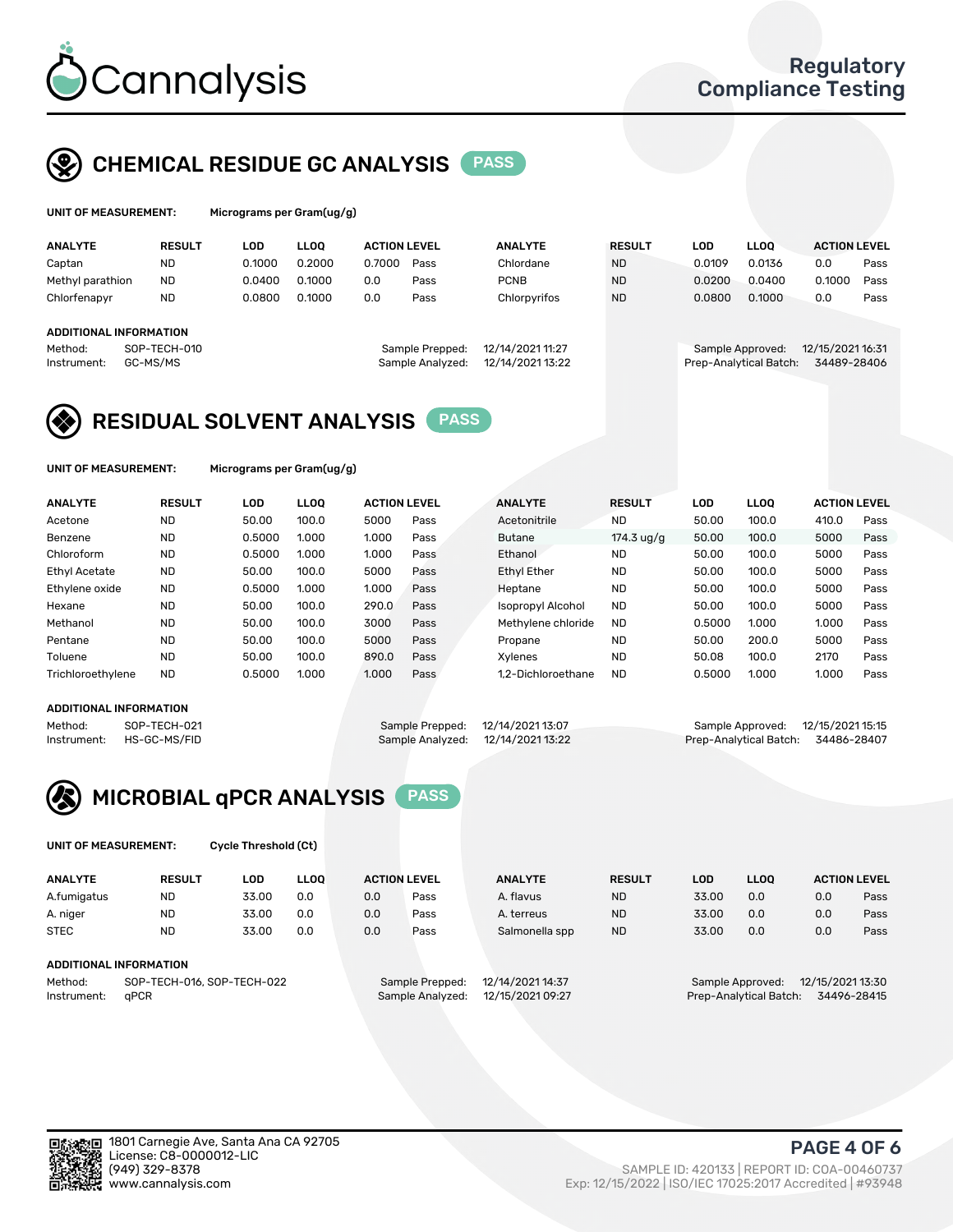



| UNIT OF MEASUREMENT:   |                               | Micrograms per Gram(ug/g) |             |                                     |                                      |               |            |                                            |                                 |      |
|------------------------|-------------------------------|---------------------------|-------------|-------------------------------------|--------------------------------------|---------------|------------|--------------------------------------------|---------------------------------|------|
| <b>ANALYTE</b>         | <b>RESULT</b>                 | <b>LOD</b>                | <b>LLOO</b> | <b>ACTION LEVEL</b>                 | <b>ANALYTE</b>                       | <b>RESULT</b> | <b>LOD</b> | <b>LLOQ</b>                                | <b>ACTION LEVEL</b>             |      |
| Arsenic                | <b>ND</b>                     | 0.0120                    | 0.1000      | 0.2000<br>Pass                      | Cadmium                              | <b>ND</b>     | 0.0072     | 0.0500                                     | 0.2000                          | Pass |
| Lead                   | <b>ND</b>                     | 0.0068                    | 0.0500      | 0.5000<br>Pass                      | Mercury                              | <b>ND</b>     | 0.0060     | 0.0500                                     | 0.1000                          | Pass |
|                        | <b>ADDITIONAL INFORMATION</b> |                           |             |                                     |                                      |               |            |                                            |                                 |      |
| Method:<br>Instrument: | SOP-TECH-013<br>ICP-MS        |                           |             | Sample Prepped:<br>Sample Analyzed: | 12/15/2021 09:47<br>12/15/2021 09:48 |               |            | Sample Approved:<br>Prep-Analytical Batch: | 12/15/2021 14:43<br>34504-28417 |      |
| (第)                    | <b>MYCOTOXINS ANALYSIS</b>    |                           |             | <b>PASS</b>                         |                                      |               |            |                                            |                                 |      |



UNIT OF MEASUREMENT: Micrograms per Kilogram(ug/kg)

| <b>ANALYTE</b>          | <b>RESULT</b> | LOD   | <b>LLOO</b> | <b>ACTION LEVEL</b> | <b>ANALYTE</b> | <b>RESULT</b> | LOD.  | <b>LLOO</b> | <b>ACTION LEVEL</b> |
|-------------------------|---------------|-------|-------------|---------------------|----------------|---------------|-------|-------------|---------------------|
| Aflatoxin B1            | <b>ND</b>     | 1.000 | 2.000       | N/A                 | Aflatoxin B2   | <b>ND</b>     | 2.000 | 5.000       | N/A                 |
| Aflatoxin G1            | <b>ND</b>     | 2.000 | 5.000       | N/A                 | Aflatoxin G2   | <b>ND</b>     | 2.000 | 5.000       | N/A                 |
| <b>Total Aflatoxins</b> | <b>ND</b>     | 10.00 | 14.00       | 20.00<br>Pass       | Ochratoxin A   | <b>ND</b>     | 1.000 | 2.000       | 20.00<br>Pass       |
|                         |               |       |             |                     |                |               |       |             |                     |
| ADDITIONAL INFORMATION  |               |       |             |                     |                |               |       |             |                     |

#### ADDITIONAL INFORMATION

Method: SOP-TECH-020 Sample Prepped: 12/14/2021 13:02 Sample Approved: 12/15/2021 16:25 Instrument: LC-MS/MS Sample Analyzed: 12/14/2021 13:23 Prep-Analytical Batch: 34492-28408

# FILTH & FOREIGN MATERIAL ANALYSIS PASS

UNIT OF MEASUREMENT: Filth and Foreign Matter (%, #/3g)

| <b>ANALYTE</b>                                                                        | <b>RESULT</b> | LOD | <b>LLOO</b> | <b>ACTION LEVEL</b> |                                     | <b>ANALYTE</b>                       | <b>RESULT</b> | LOD | <b>LLOO</b>                                | <b>ACTION LEVEL</b>             |      |  |
|---------------------------------------------------------------------------------------|---------------|-----|-------------|---------------------|-------------------------------------|--------------------------------------|---------------|-----|--------------------------------------------|---------------------------------|------|--|
| IF RH ME                                                                              | ND            | 0.0 | 0.0         | 1.000               | Pass                                | <b>IFM</b>                           | <b>ND</b>     | 0.0 | 0.0                                        | 25.00                           | Pass |  |
| Mold                                                                                  | <b>ND</b>     | 0.0 | 0.0         | 25.00               | Pass                                | <b>SSCD</b>                          | <b>ND</b>     | 0.0 | 0.0                                        | 25.00                           | Pass |  |
| ADDITIONAL INFORMATION<br>SOP-TECH-009<br>Method:<br>Instrument:<br>Visual Inspection |               |     |             |                     | Sample Prepped:<br>Sample Analyzed: | 12/14/2021 12:20<br>12/14/2021 12:21 |               |     | Sample Approved:<br>Prep-Analytical Batch: | 12/14/2021 12:23<br>34493-28402 |      |  |